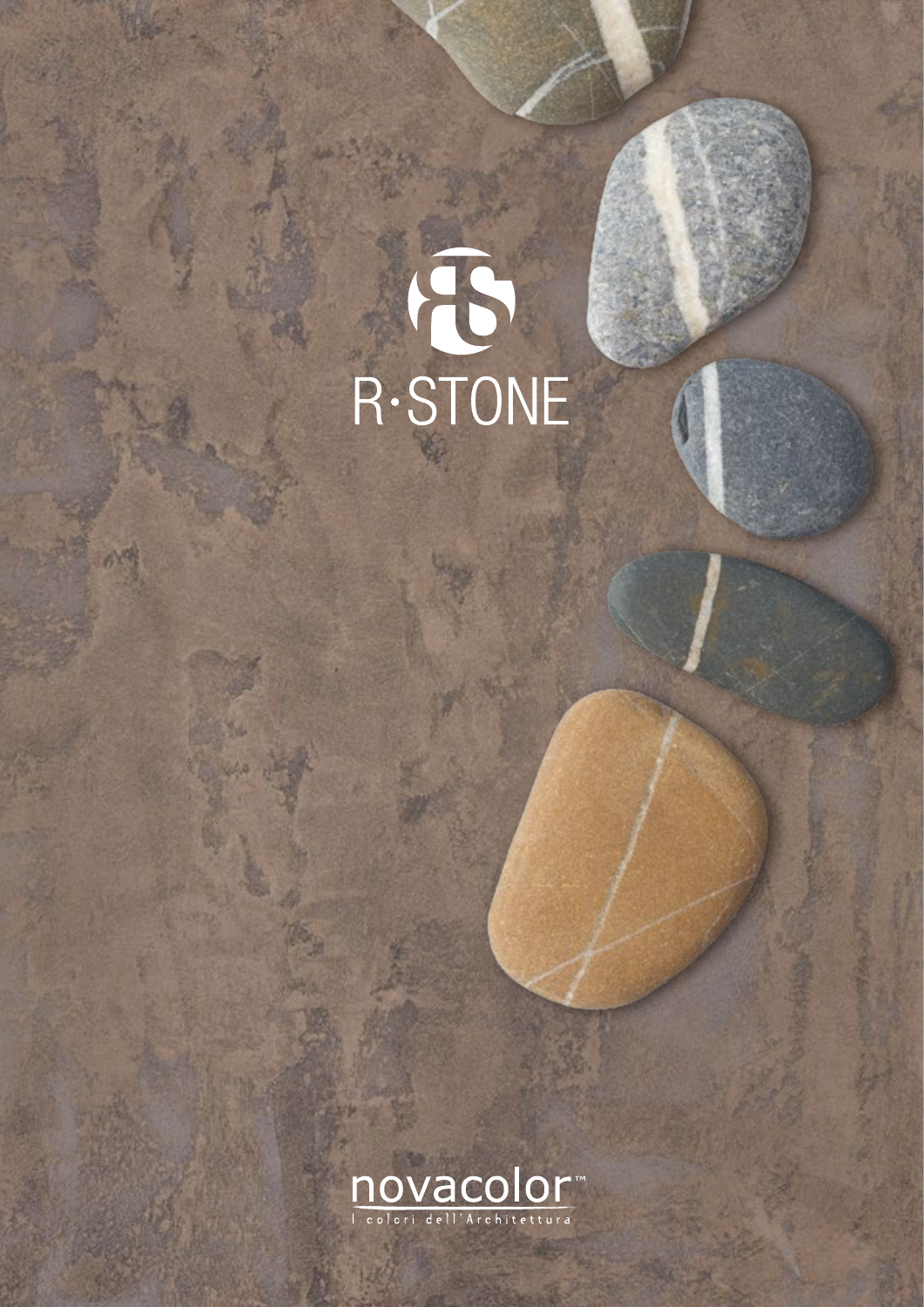

R-Stone è un sistema decorativo per interni ed esterni, composto dai seguenti prodotti:

# FONDI

• R-Stone Fondo

## FINITURE

- R-Stone Rosso, Verde, Blu e Perla
- R-Stone Metal Silver e Gold

#### APPLICAZIONE

Applicare con spatola inox due mani di R-Stone Fondo. A supporto asciutto, applicare in due mani, uno dei prodotti R-Stone finiture. È possibile utilizzare spatola inox, spugna e pennello a seconda dell'effetto desiderato.

#### RESE

R-Stone Fondo: 1 kg/m2 nei due strati R-Stone Rosso, Verde, Blu, Perla, Metal: 8-10 m2/l nei due strati

Per maggiori informazioni, consultare la scheda tecnica.

R-Stone is a decorative system for interiors and exteriors, including the following products:

# BASE COATS

• R-Stone Fondo

## TOP COATS

- R-Stone Rosso, Verde, Blu and Perla
- R-Stone Metal Silver and Gold

#### APPLICATION

Apply, with a stainless steel trowel, two layers of R-Stone Fondo. Once the substrate is dry, apply two layers of one of the products R-Stone top coats. It is possible to use a stainless steel trowel, sponge and brush, depending on the desired effect.

### YIELD

R-Stone Fondo: 1 Kg/m<sup>2</sup> in two layers R-Stone Rosso, Verde, Blu, Perla, Metal: 8-10 m<sup>2</sup>/l in two layers

For more information please check the technical data sheet.

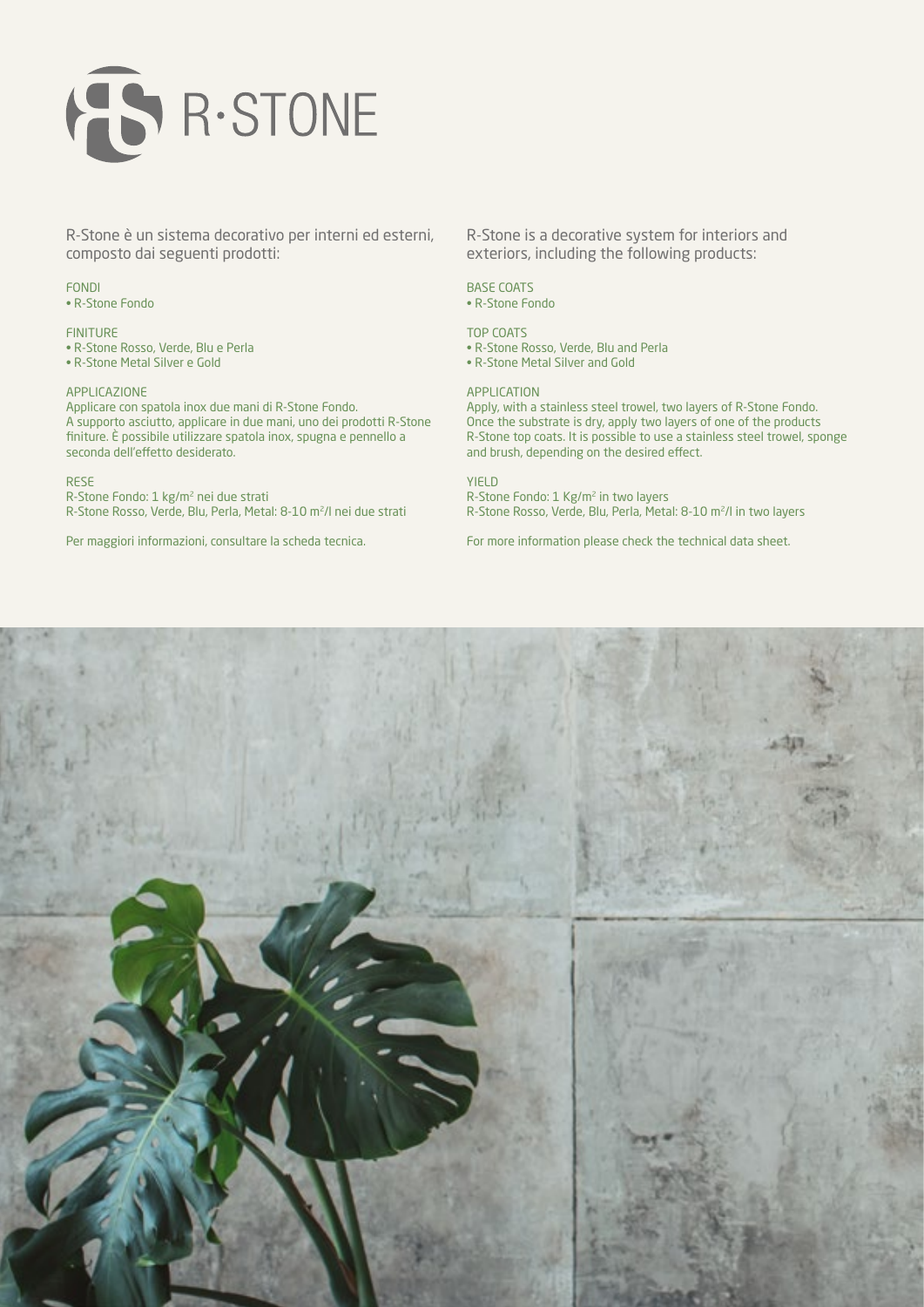R-Stone est un système décoratif pour intérieurs et extérieurs, composé des produits suivants:

# FONDS

• R-Stone Fondo

# FINITIONS

• R-Stone Rosso, Verde, Blu et Perla

• R-Stone Metal Gold et Silver

#### APPLICATION

Appliquer avec truelle inox deux couches de R-Stone Fondo. Sur support sec appliquer en deux couches une des finitions R-Stone. Il est possible d'utiliser la truelle inox, l'éponge ou le pinceau, selon l'effet final désiré.

## RENDEMENTS

R-Stone Fondo: 1 Kg/m<sup>2</sup> en deux couches R-Stone Rosso, Verde, Blu, Perla, Metal: 8-10 m2/l en deux couches

Pour toutes ultérieures informations consulter la fiche technique.

R-Stone ist eine Dekorative Beschichtung für Innen- und Außenbereiche, zusammengesetzt aus:

# GRUNDIERUNGEN

• R-Stone Fondo

# **OBERFLÄCHEN**

- R-Stone Rosso, Verde, Blu und Perla
- R-Stone Metal Gold und Silver

#### VORBEREITUNG

Zwei Schichten R-Stone Fondo mit Stahlspachtel auftragen. Nach vollständiger Trocknung, zwei Schichten R-Stone auftragen. Mit Stahlspachtel, Schwamm oder Pinsel, die R-Stone auftragen, je nach dem gewünschten Effekt.

## ERGIEBIGKEIT

R-Stone Fondo: 1 kg/m2 in den beiden Schichten R-Stone Rosso, Verde, Blu, Perla, Metal: 8-10 m2/l in den beiden **Schichten** 

Für weitere Info bitte siehe technisches Merkblatten.

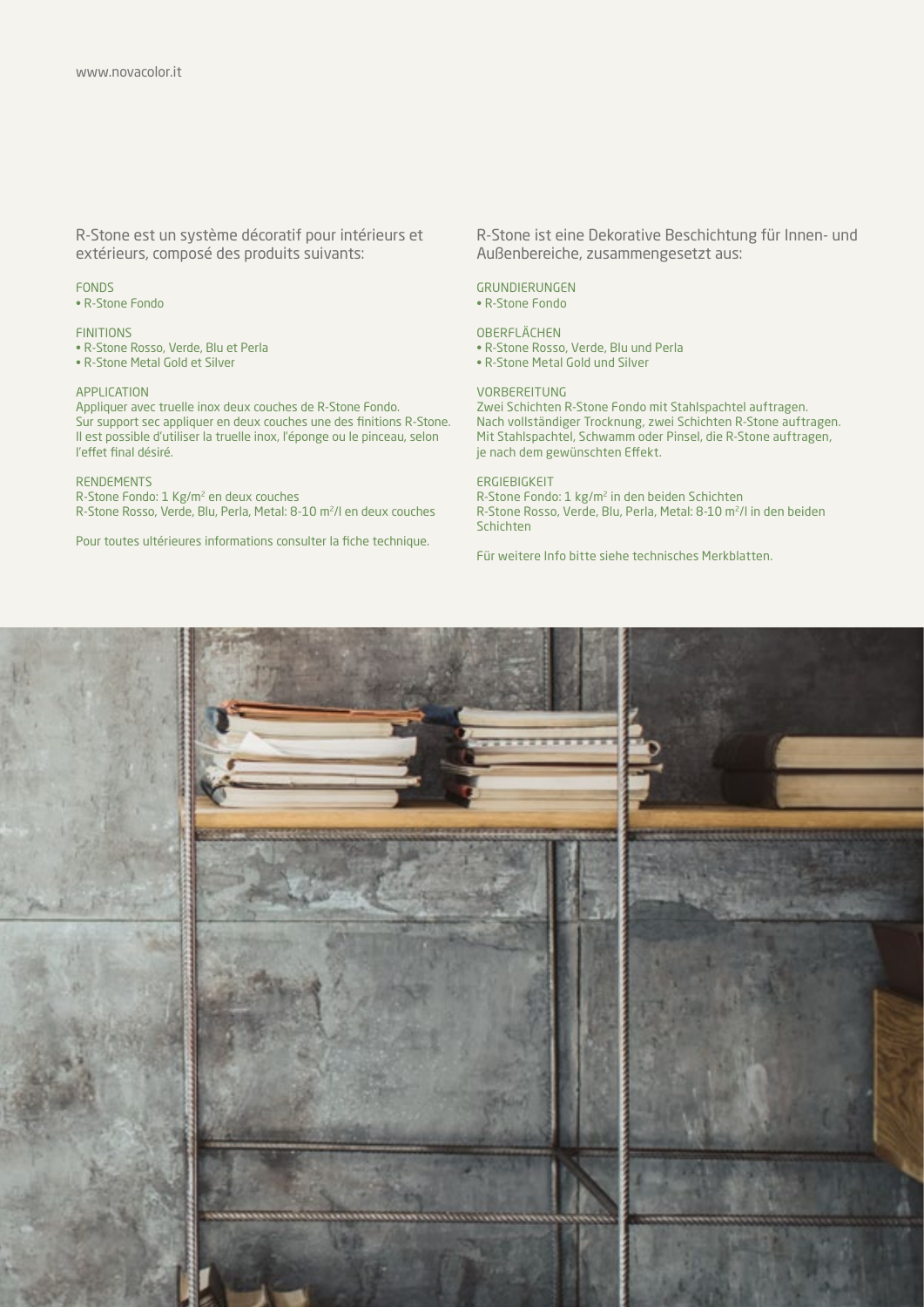



R-STONE FONDO 17300 + R-STONE METAL SILVER + R-STONE PERLA 17400



R-STONE FONDO BIANCO + R-STONE METAL GOLD



R-STONE FONDO 17301 + R-STONE METAL GOLD + R-STONE PERLA 17401



R-STONE FONDO BIANCO + R-STONE METAL GOLD + R-STONE PERLA 17402



R-STONE FONDO 17300 + R-STONE PERLA 17402 + R-STONE METAL SILVER



R-STONE FONDO 17302 + R-STONE METAL SILVER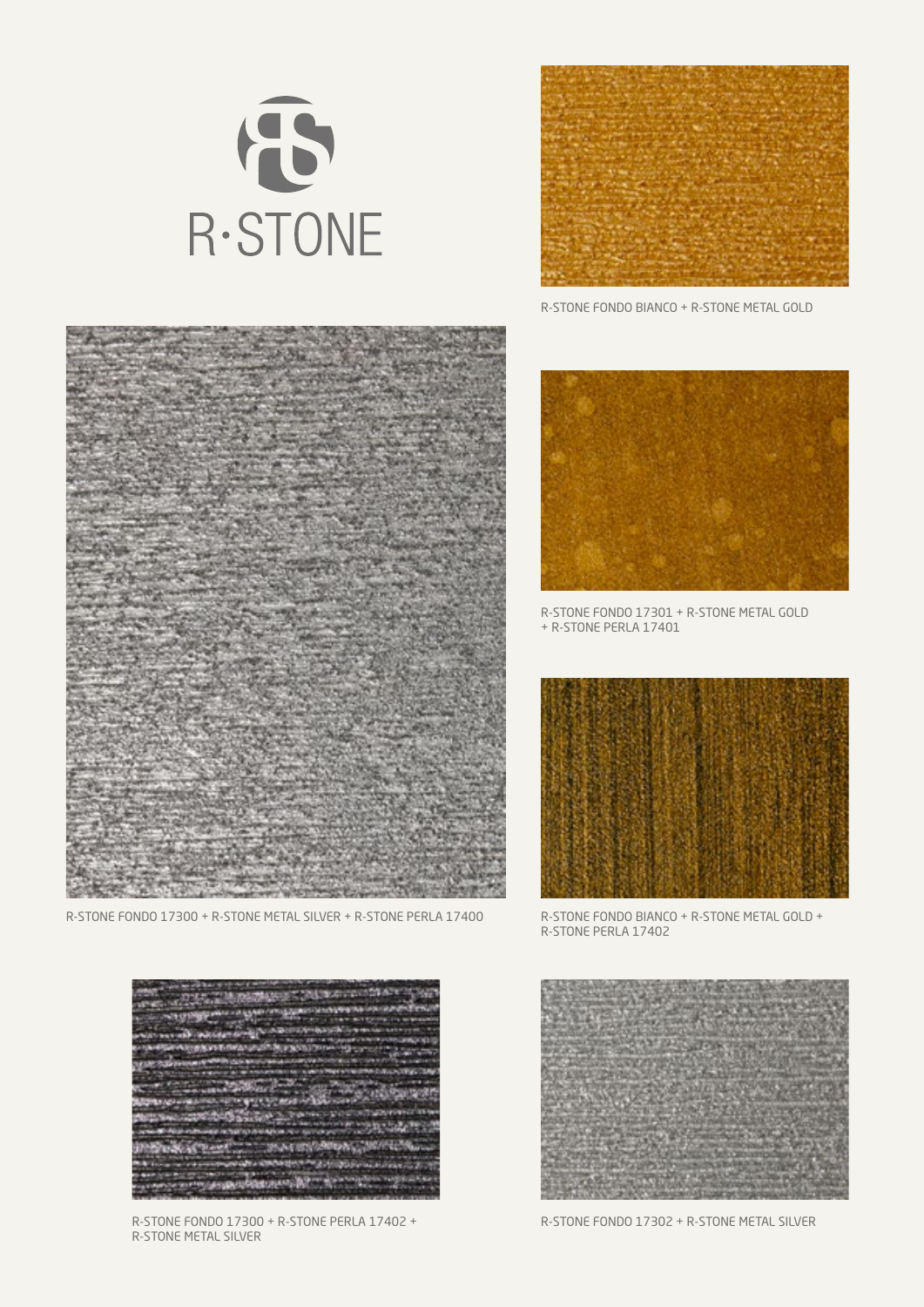

R-STONE FONDO BIANCO + R-STONE ROSSO + R-STONE PERLA 17402



R-STONE FONDO BIANCO + R-STONE BLU + R-STONE PERLA 17405



R-STONE FONDO 17303 + R-STONE BLU



R-STONE FONDO BIANCO + R-STONE PERLA 17406 + R-STONE PERLA 17405



R-STONE FONDO 17302 + R-STONE METAL SILVER RESTONE RESTONE FONDO 17303 + R-STONE PERLA 17405

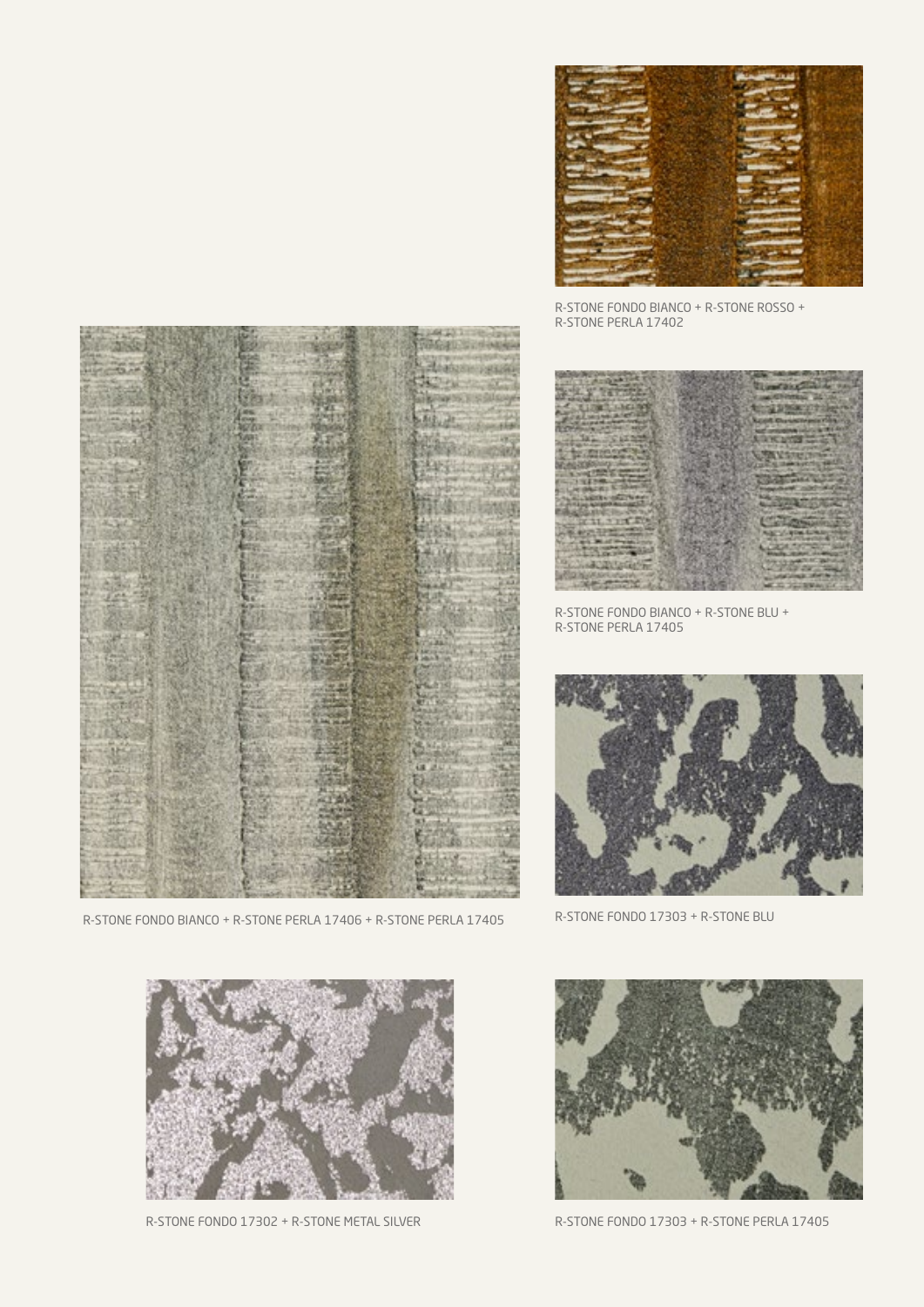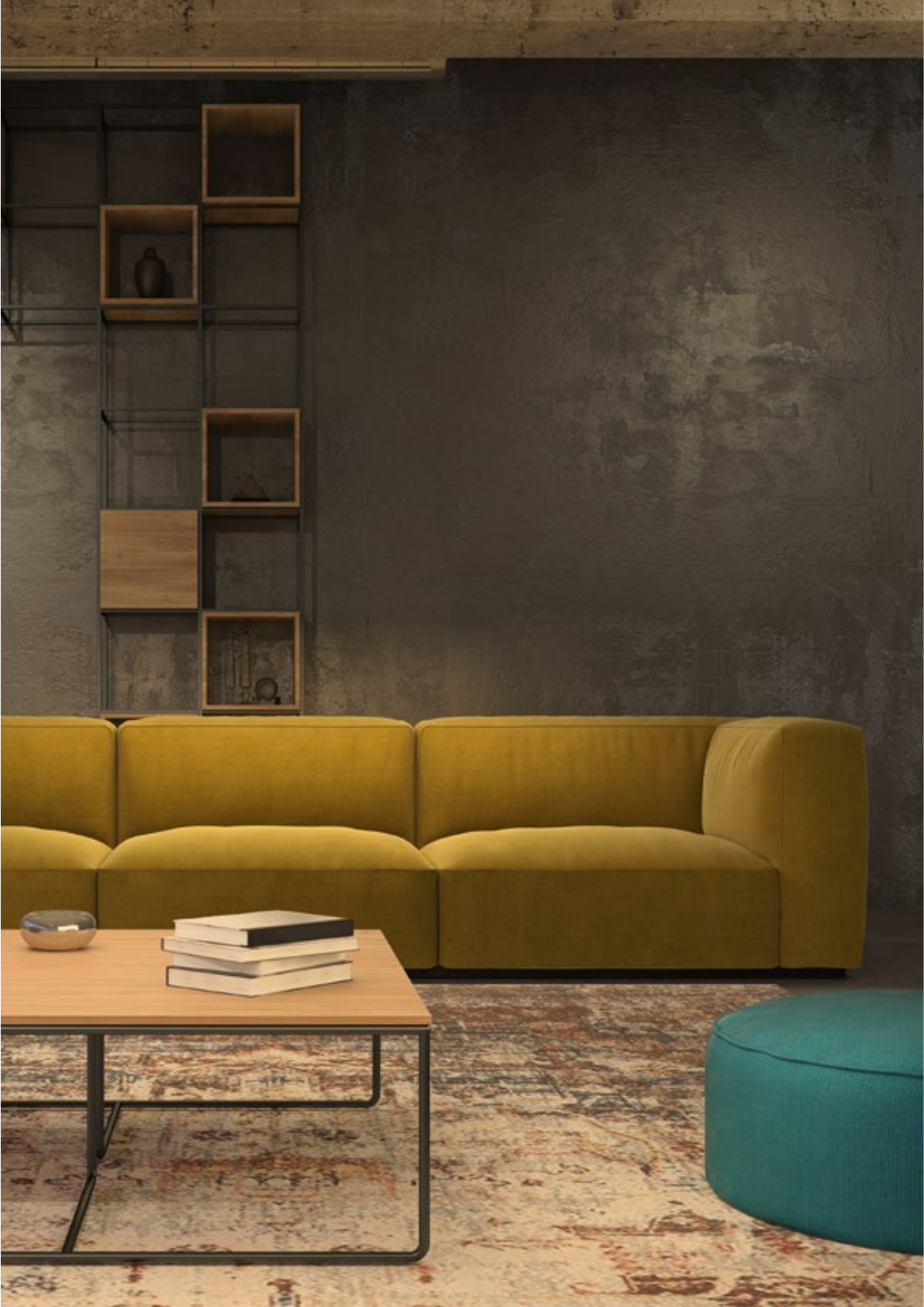#### www.novacolor.it

Le tonalità qui riprodotte, pur avvicinandosi a quelle di fornitura, sono indicative. Per una corretta lettura dei colori si raccomanda di consultare

questa cartella alla luce solare.

*Colours and patterns illustrated are for guidance only. The exact pattern, colours and shades may vary from those shown.* 



R-STONE FONDO 17302 + R-STONE METAL SILVER + R-STONE VERDE



R-STONE FONDO 17302 + R-STONE METAL GOLD + R-STONE ROSSO



R-STONE FONDO 17301 + R-STONE PERLA 17404 + R-STONE PERLA 17403



R-STONE FONDO 17301 + R-STONE PERLA 17401 + R-STONE PERLA 17400



R-STONE FONDO 17302 + R-STONE ROSSO



R-STONE FONDO 17304 + R-STONE FONDO 17305 + R-STONE PERLA 17402